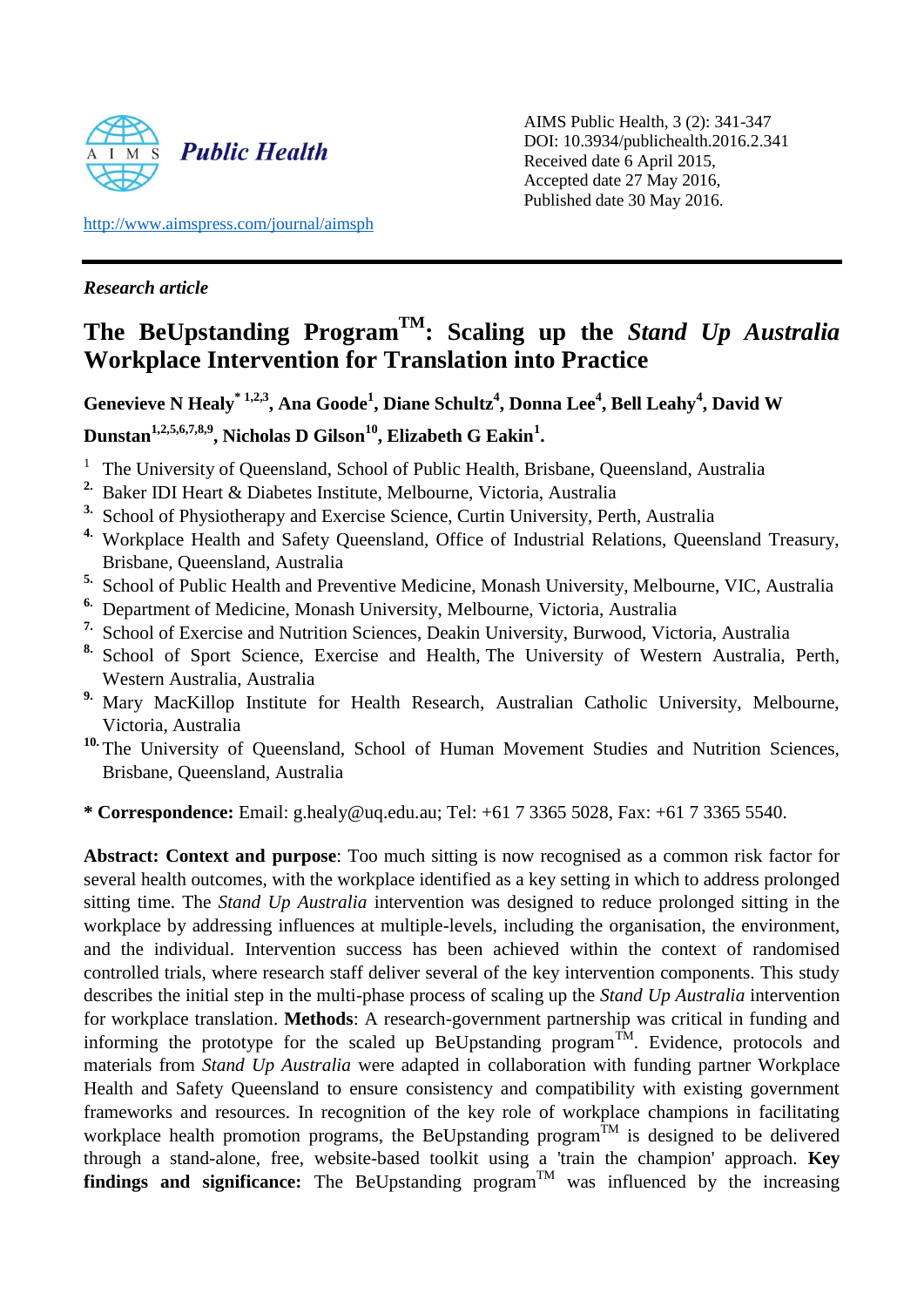recognition of prolonged sitting as an emerging health issue as well as industry demand. The research-government partnership was critical in informing and resourcing the development of the scaled-up program.

**Key words:** Workplace; Intervention; Dissemination; Sedentary; Activity; Translation; Sitting

#### **1. Introduction**

Changing job roles and job tasks have led to increased opportunities for the office worker to spend much of the workday sitting. Recent estimates suggest that, on average, 75% of the workday is spent in this posture, with much of this time accrued in prolonged unbroken bouts of 30 minutes or more [1, 2]. Moreover, workplace sitting is the largest contributor to daily sedentary time in workers [3]. These high levels of sitting, coupled with the rapidly accruing evidence on the detrimental health impacts of too much sitting [4, 5], has led peak policy bodies to identify too much sitting as an emerging occupational health and safety issue [6, 7]. Associated with this is increased demand from industry for information and programs to address too much sitting in the workplace, evidenced by the commissioning of expert statements [6, 8], and the emergence of active working summits [9, 10]. In the research environment, reductions in workplace sitting have now been successfully achieved within the context of pilot studies and randomised controlled trials [1, 11, 12]. Although a number of advocacy / awareness raising campaigns have emerged (e.g. *Get Britain Standing; On Your Feet Australia*), evidence based programs have not yet been systematically translated into practice.

One of the interventions that has effectively reduced workplace sitting is the Stand Up Australia intervention [1, 11, 13]. Stand Up Australia is an evidence-guided, workplace-delivered intervention that aims to reduce prolonged sitting [14]. As described below, it is part of the broader Stand Up Australia program of research. This paper describes the initial phase of the multi-phase process of translating the Stand Up Australia intervention for widescale uptake into practice. As outlined in Figure 1, the phases are: Phase 1- Research-government partnership leading to initial adaptations to the Stand Up Australia intervention and the development of a free online toolkit; Phase 2- pilot testing the toolkit in a sample of workplaces for feasibility and acceptability; Phase 3- optimisation and further adaptions of the program and associated toolkit for launch in Phase 4- launch and evaluation; Phase 5- sustainability and continual improvement. The intent of detailing the processes involved with translating the Stand Up Australia intervention (including the initial phases that are often overlooked in reporting) is to build a translational evidence base to inform other research-topractice efforts in the field.

#### **2. Stand Up Australia**

The Stand Up Australia program of research aims to understand the benefits of reducing prolonged sitting in the workplace. This program, initiated in 2009, spans across epidemiological [15–18], experimental [19–21], intervention [1, 11, 22, 23], and translational work. The Stand Up Australia intervention is the flagship intervention of the program. It is a multi-component intervention with strategies intended to address the multiple levels of influence on prolonged sitting, including organisational factors, the physical work environment, and characteristics of individual employees. As described previously in detail [14], this theory-based intervention was systematically developed through iterative pilot testing [1]. Notably, the intervention was based on workplace health promotion best practice [24, 25] and designed with consideration for scale-up and dissemination. The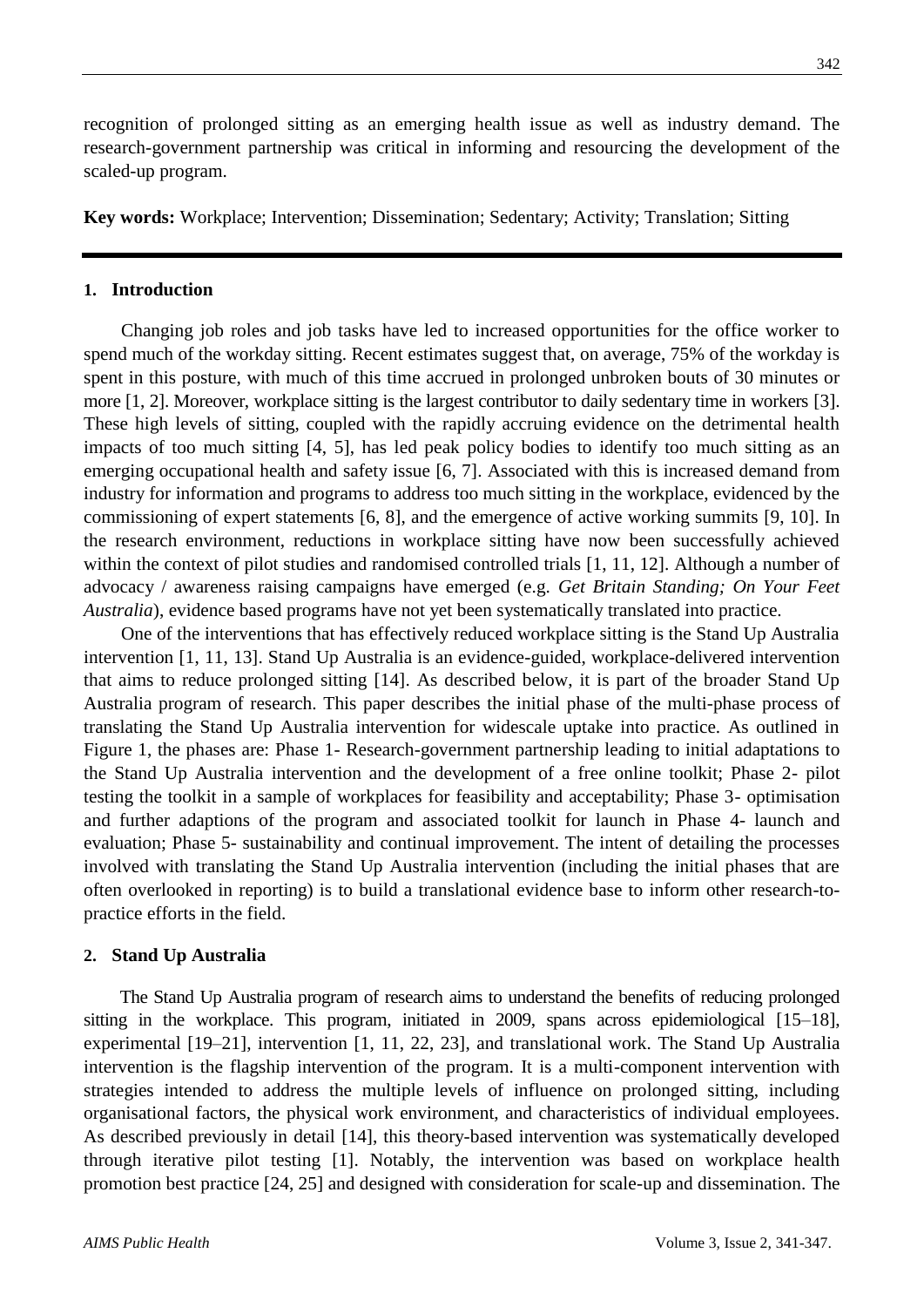key message of the intervention is to stand up, sit less, move more. These targets aim to reduce sitting time — particularly sitting time accrued in prolonged, unbroken bouts of at least 30 minutes — replacing it with either standing or stepping, and to do this across the whole day (both in and out of the workplace). A participative approach is used, where workplace teams choose, as a group, which strategies they will implement. As part of the intervention, individuals also receive feedback on their current levels of sitting, standing and activity, which is used by health coaches to help set individual goals for the three stand up, sit less, move more targets. Workplace champions (typically the team manager) are also identified. Their task is to reinforce the intervention messages and strategies and engage staff with the program, both through role modelling, and also through delivery of emails.

In 2011, funding was awarded from the Australian National Health and Medical Research Council (APP#1002706) and VicHealth to evaluate the Stand Up Australia intervention. Following a successful pilot [1], the intervention was further evaluated from 2012 to 2014 in a clusterrandomised controlled trial, *Stand Up Victoria* [26], with research staff delivering several of the intervention components (health coaching; facilitating the staff information and brain storming session; sending intermittent emails to team champions for distribution; analysing and providing the activity feedback). The intervention was effective at reducing sitting time both at the workplace and across the day, with an intervention effect of -99.1 (95% CI -116.3 to -81.8) mins/8-h workday and - 77.7 (95% CI -100.3 to -55.2) mins/16-h day respectively at the 3-month follow-up [27]. Contact from the research team ceased after this 3 months' follow-up, however, significant intervention effects were still observed one-year post baseline (-45.4 [-64.6 to -26.2] min/8-h workday; -36.3 [- 62.6 to -10.0] mins/16-h day) [27]. In addition, the intervention was well received by both managers and staff, and did not impact negatively on productivity [13], as measured by the Health and Work Questionnaire [28].

A key theme arising from the multi-method assessment of the various Stand Up Australia evaluations [1, 11, 13] was the importance of the workplace team champion in promoting the intervention messages and strategies, and creating a supportive organisational culture for change. This finding, consistent with workplace health promotion frameworks [29], strongly informed the 'train the champion' approach used to adapt the Stand Up Australia intervention for widescale delivery in collaboration with government partners, as described below.

#### **3. Developing a government partnership**

In December 2014, the findings from the Stand Up Australia body of work were presented at the annual Australian Workplace Health Promotion conference (Sydney, Australia). Following this presentation, the research team were approached by a representative from Workplace Health and Safety Queensland (WHSQ) Healthy Workers Initiative (HWI). Through the auspices of the Healthier. Happier. Workplaces Initiative, WHSQ were interested in sourcing an evidence based workplace program to address excessive occupational sitting that could be made widely available to workplaces to improve occupational health. The objective of WHSQ is to build the capacity of workplaces to plan, implement and evaluate workplace health and wellbeing programs, manage chronic disease risk factors, as well as address Hazardous Manual Tasks risk factors. As such, the proposed adoption of a program based on the Stand Up Australia intervention directly aligned with WHSQ's objective.

Funding from the Healthier, Happier Workplace Grant Program was successfully obtained through WHSQ in February 2015. Such rapid funding availability, outside the normal grant cycle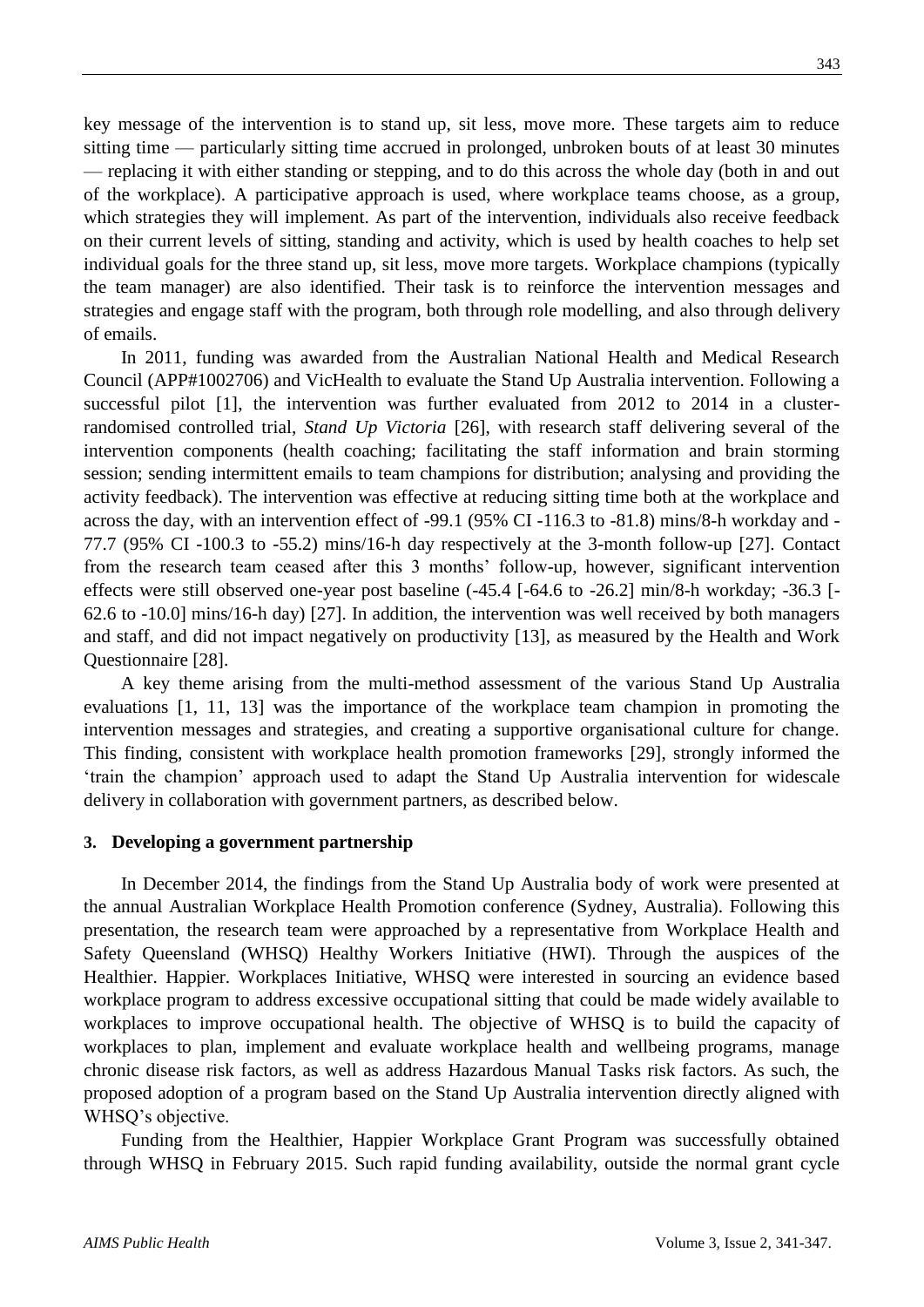(where outcomes are typically not known until 8+ months after submission), was a critical element in rapidly progressing the translation process. In addition to the dedicated funding, additional in-kind support (including review of the resources; provision of contacts into industry networks) was provided by WHSQ staff, through the Healthy Worker Inititiave Unit and Ergonomics Unit. Both of these areas had identified excessive occupational sitting as a priority area.

## **4. Adapting the Stand Up Australia intervention for widescale delivery**

As part of the process for widescale uptake by workplaces, and to differentiate the program from the research intervention, the Stand Up Australia intervention was rebadged and redeveloped as the BeUpstanding program<sup>TM</sup>. While the core elements of the original intervention remained, several adaptions (described below) were necessary to ensure feasibility and consistency with the best practice Work Health and Well-being framework. These were discussed and agreed upon in a series of meetings with the government team, which included a specialist ergonomist, project manager specialising in workplace health and well-being, and senior leaders.

## *2.1. Adaptions to program delivery*

One of the primary requirements was for the program to be able to be delivered with no/ low cost for workplaces. Therefore, one of the key adaptions was the transferral of the administration of the program delivery and evaluation from the research team to a workplace champion (identified by the workplace). To facilitate this, a comprehensive, stand-alone, free toolkit was developed to provide workplace champions with a guide and resources to facilitate organisational buy in, and support delivery and evaluation of the program in their workplace. An online web-based format for the toolkit was chosen as it allowed for: increased reach of the program; rapid communication and evidence updates; integration of multi-media platforms; and, was a cost-effective mode of delivery. The toolkit follows a step-by-step process and uses a 'train the champion' approach.

#### *2.2. Adaptions to program content*

The materials and protocols from Stand Up Australia, alongside other evidence based research and health promotion materials and models, were used to inform the toolkit materials. Materials were adapted to follow five steps, consistent with existing guides [30]: Step 1: Getting support from management (i.e. presenting the business case and formalising commitment); Step 2: Needs assessment (i.e. assessment of workplace environment and staff health, behaviour, knowledge and attitudes prior to program implementation); Step 3: Preparing for the program (i.e. establishing a workplace wellbeing committee and running an all-of-staff information and consultation workshop to brainstorm and decide on three top stand up, sit less, move more strategies to implement in their workplace); Step 4: Putting it into practice (i.e. setting an action plan and launching the program); and, Step 5: Evaluation (assessment of program implementation; repeat of the staff survey and workplace audit).

Tools to support each of these steps (e.g. business case templates, sample policies, surveys, checklists, action plans) were developed. Other key adaptions from the original materials included the modification of wording to be less researcher oriented, more consumer friendly and understandable at the general population level, and the increased use of graphics to convey the intervention messages and goals of the program. Videos (all <10 minutes) were created as a tool for promoting buy in, raising awareness of the program and the key messages of stand up, sit less, move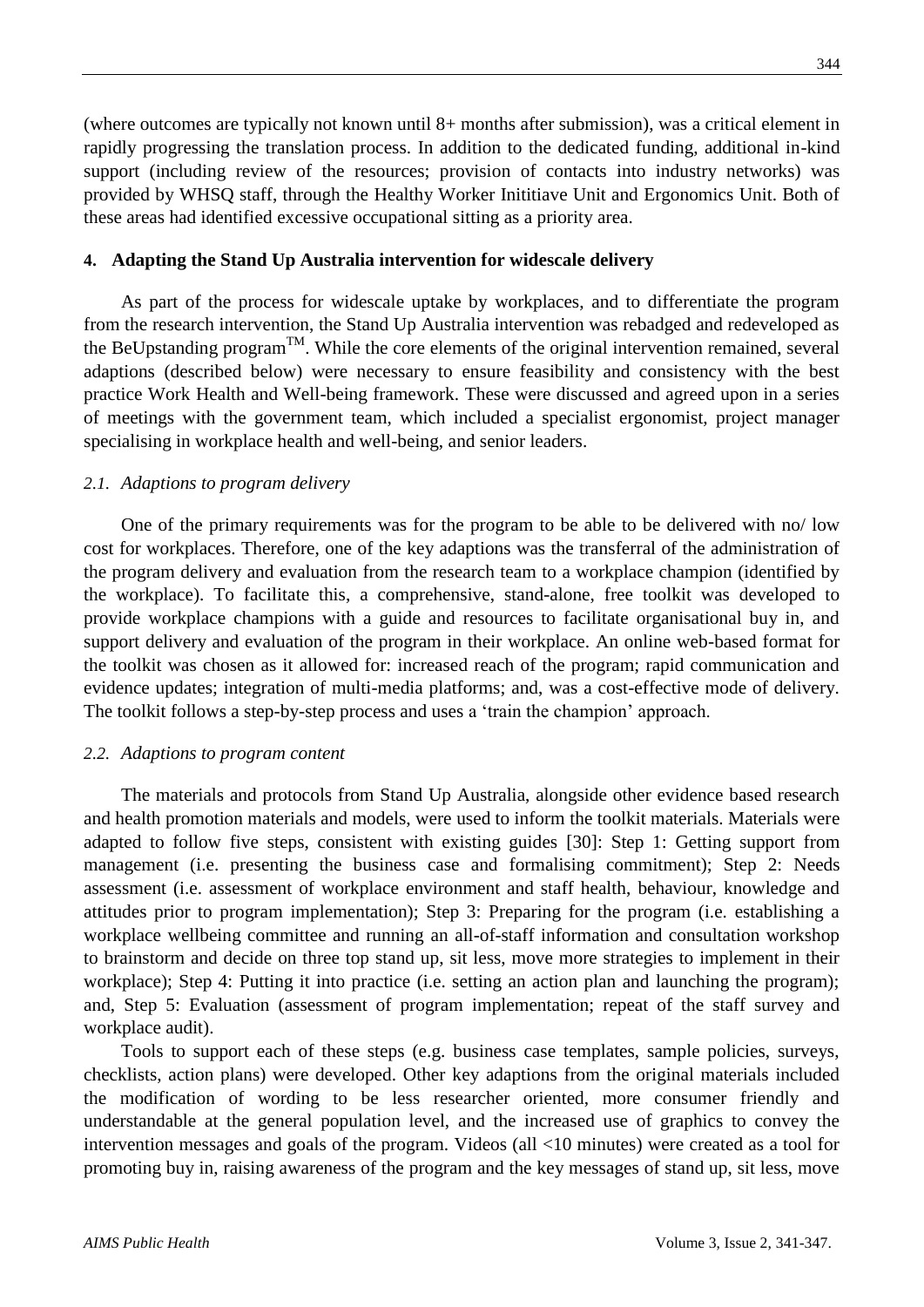more, and to promote staff discussion (facilitated by the workplace champion). The evaluation framework used in the precursor trial was shortened in length and scope to be feasible for implementation without researcher input, resulting in the creation of an online, self-completion questionnaire. In addition, a component addressing the business case for reducing sitting in the workplace (not required previously in the research context), was developed. This component, which was based on the business case fact sheet developed by Comcare in 2012 [31], provides background evidence about the impacts of too much sitting, the return on investment for workplaces for supporting a healthy workplace, and suggests cost effective solutions to reduce the risks associated with too much sitting.

## **5. Discussion**

This paper described the first phase of the translation of an evidence-based intervention – Stand Up Australia – into practice. Key elements for translation included: development of a researchgovernment partnership leading to funding for, and collaborative adaption of, the original program for widescale uptake; and, the integration of program buy in, delivery and evaluation systems within the online toolkit. In subsequent phases, pilot testing in a range of workplaces will provide key insights into the success of initial adaptations with regard to feasibility of implementation, as well the effectiveness of the program on awareness, culture, and behaviour change in different work environments and job roles. This feedback and evaluation will inform Phase 3 (toolkit optimisation). This staged process of translation allows for appropriate time and testing, with further adaptations informed by the practice based evidence generated. The online format is particularly well-suited for this ongoing and evidence-driven optimisation. In conclusion, strong research-government partnerships and a supportive funding climate were critical elements for achieving the first stage of translation of the evidence-based Stand Up Australia program. Maintaining and expanding these partnerships will be vital to ensure success through the next stages of translation.





## **Acknowledgements**

This work was supported by funding from the Queensland government Healthier. Happier. Workplaces program (previously known as the Queensland Workplaces for Wellness Program). Healy is supported by a National Health and Medical Research Council: NHMRC Career Development Fellowship [#108029]; Dunstan is supported by a National Health and Medical Research Council Senior Research Fellowship [#1078360] and the Victorian Government's Operational Infrastructure Support Program; Eakin is supported by a NHMRC Senior Research Fellowship [#511001]. Healy, Dunstan and Eakin are all chief investigators on an NHMRC Centre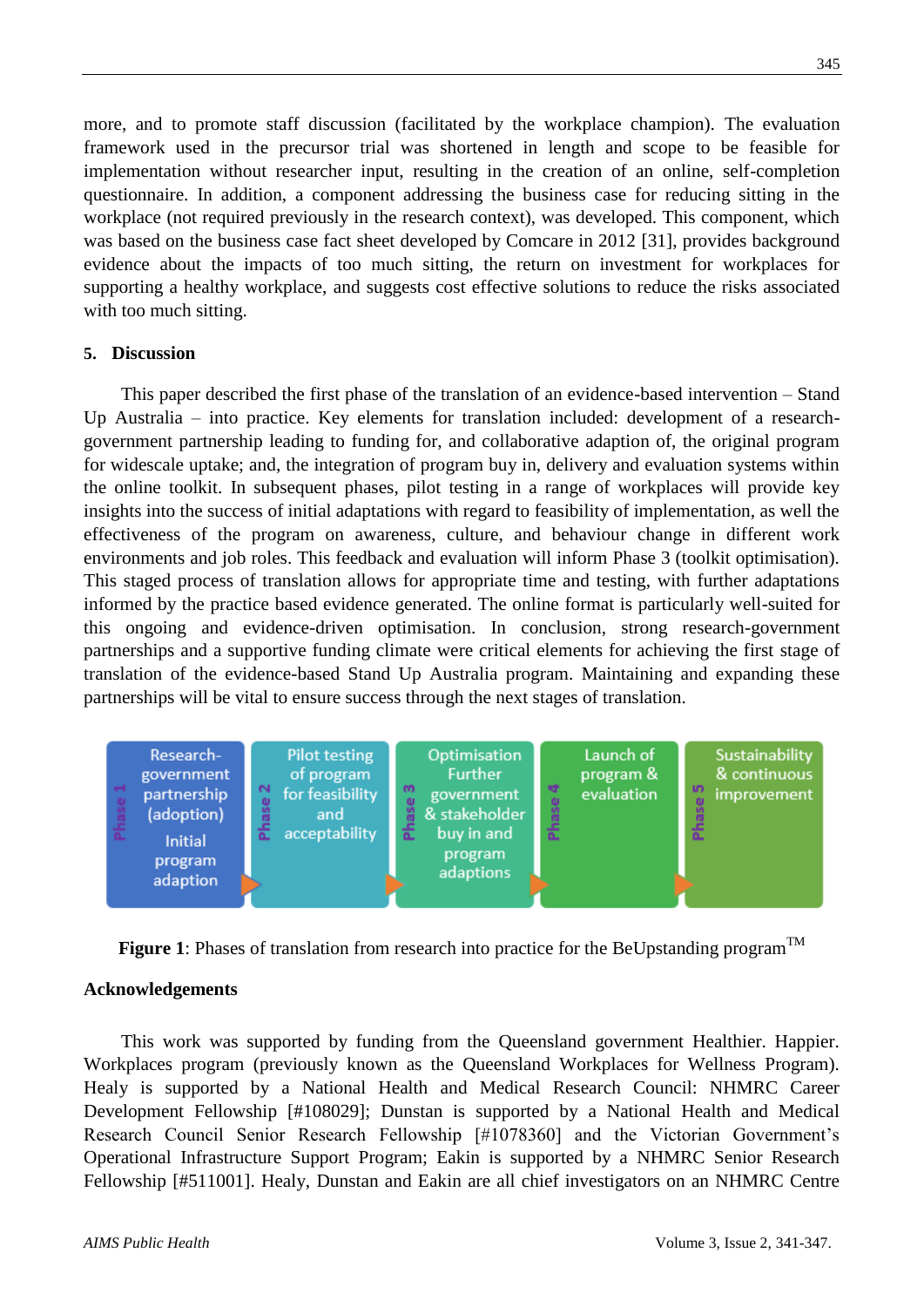for Research Excellence Grant on Sitting Time and Chronic Disease Prevention – Measurement, Mechanisms and Interventions [#1057608].

# **Conflict of Interest**

All authors declare no conflicts of interest on this paper.

# **References**

- 1. Healy GN, Eakin EG, Lamontagne AD, et al.(2013) Reducing sitting time in office workers: shortterm efficacy of a multicomponent intervention. *Prev Med* 57:43-8.
- 2. Ryan CG, Dall PM, Granat MH, et al. (2011) Sitting patterns at work: objective measurement of adherence to current recommendations. *Ergonomics* 54: 531-8.
- 3. Parry S, Straker L. (2013) *The con*tribution of office work to sedentary behaviour associated risk. *BMC Public Health* 13:296.
- 4. Biswas A, Oh PI, Faulkner G*E,* et al. (2015) Sedentary Time and Its Assoc*iation With Risk f*or Disease Incidence, Mortality, and Hospitalization in Adults: A Systematic Review and Meta-analysis. *Ann Intern Med* 162:123-32.
- 5. Thorp AA, Owen N, Neuhaus M, et al. (2011) Sedentary behaviors and subsequent health outcomes in adults a systematic review of longitudinal studies, 1996-2011. *Am J Prev Med* 41:207-15.
- *6.* Straker L, Coenen P, Dunstan D, et al. (2016) Sedentary Work Evidence on an Emergent Work Health and Safety Issue – Final Report. *Canberra: Safe Work Australia*.
- 7. *Human Fact*ors and Ergonomics Society of Australia (HFESA) Inc. (2015) Sedentary Behaviour: HFESA Position on Prolonged Unbroken Sitting Time.
- 8. Buckley JP, Hedge A, Yates T, et al.(2015) The sedentary office: an expert statement on the growing case for change towards better health and productivity. *Br J Sports Med* 49:1357-62.
- 9. Active Working Summit. The sedentary office: a growing case for change towards better health and productivit, 2015. Available from: [http://activeworking.com/summit/2015/.](http://activeworking.com/summit/2015/)
- 10. Juststand.org. 3rd Annual JustStand Wellness Summit, 2013. Available from: [http://www.juststand.org/tabid/805/Default.aspx.](http://www.juststand.org/tabid/805/Default.aspx)
- 11. Neuhaus M, Healy GN, Dunstan DW,et al. (2014) Workplace sitting and height-adjustable workstations: a randomized controlled trial. *Am J Prev Med* 46:30-40.
- 12. Swartz AM, Rote AE, Welch WA, et al. (2014) Prompts to disrupt sitting time and increase physical activity at work, 2011-2012. Pr*ev Chronic Di*s 11:E73.
- 13. Dunstan DW, Healy GN, Eakin EG, et al. (2016) Final report: reducing prolonged sitting. Melbourne: Victorian Health Promotion Foundation.
- 14. Neuhaus M, Healy GN, Fjeldsoe BS, et al. (2014) Iterative development of Stand Up Australia: a multi-component intervention to reduce workplace sitting. *Int J Behav Nutr Phys Act* 11:21.
- 15. Hadgraft NT, Lynch BM, Clark BK, et al. (2015) Excessive sitting at work and at home: Correlates of occupational sitting and TV viewing time in working adults. *BMC Public Health 2015;15:899.*
- 16. Healy GN, Lawler SP, Thorp A, et al. (2012) Reducing prolonged sitting in the workplace. Available from: http://www.vichealth.vic.gov.au/Publications/Economic participation/Creating\_Healthy\_Workplaces.aspx.
- 17. Thorp AA, Healy GN, Winkler E, et al. (2012) Prolonged sedentary time and physical activity in workplace and non-work contexts: a cross-sectional study of office, customer service and call centre employees. *Int J Behav Nutr Phys Act* 9:128.